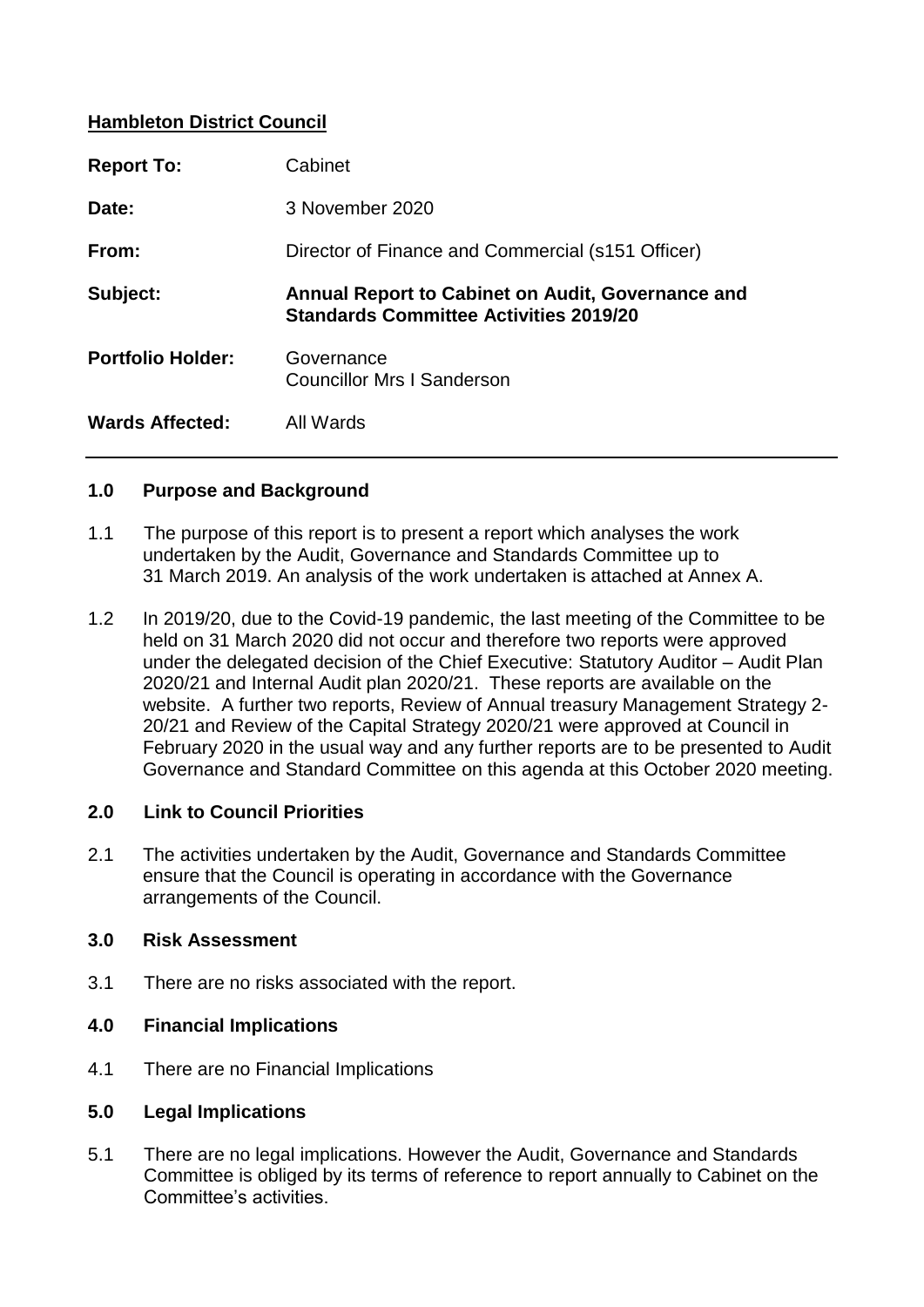# **6.0 Equality/Diversity Issues**

6.1 There are no equality and diversity implications to this report

# **7.0 Recommendation**

7.1 It is recommended that Cabinet endorses the report.

Louise Branford-White Director of Finance and Commercial (s151 officer)

| <b>Background papers:</b> | Audit, Governance and Standards Committee reports for<br>2019/20                                           |
|---------------------------|------------------------------------------------------------------------------------------------------------|
| <b>Author ref:</b>        | <b>LBW</b>                                                                                                 |
| <b>Contact:</b>           | Louise Branford-White<br>Director of Finance and Commercial (s151 Officer)<br>Direct Line No: 01609 767024 |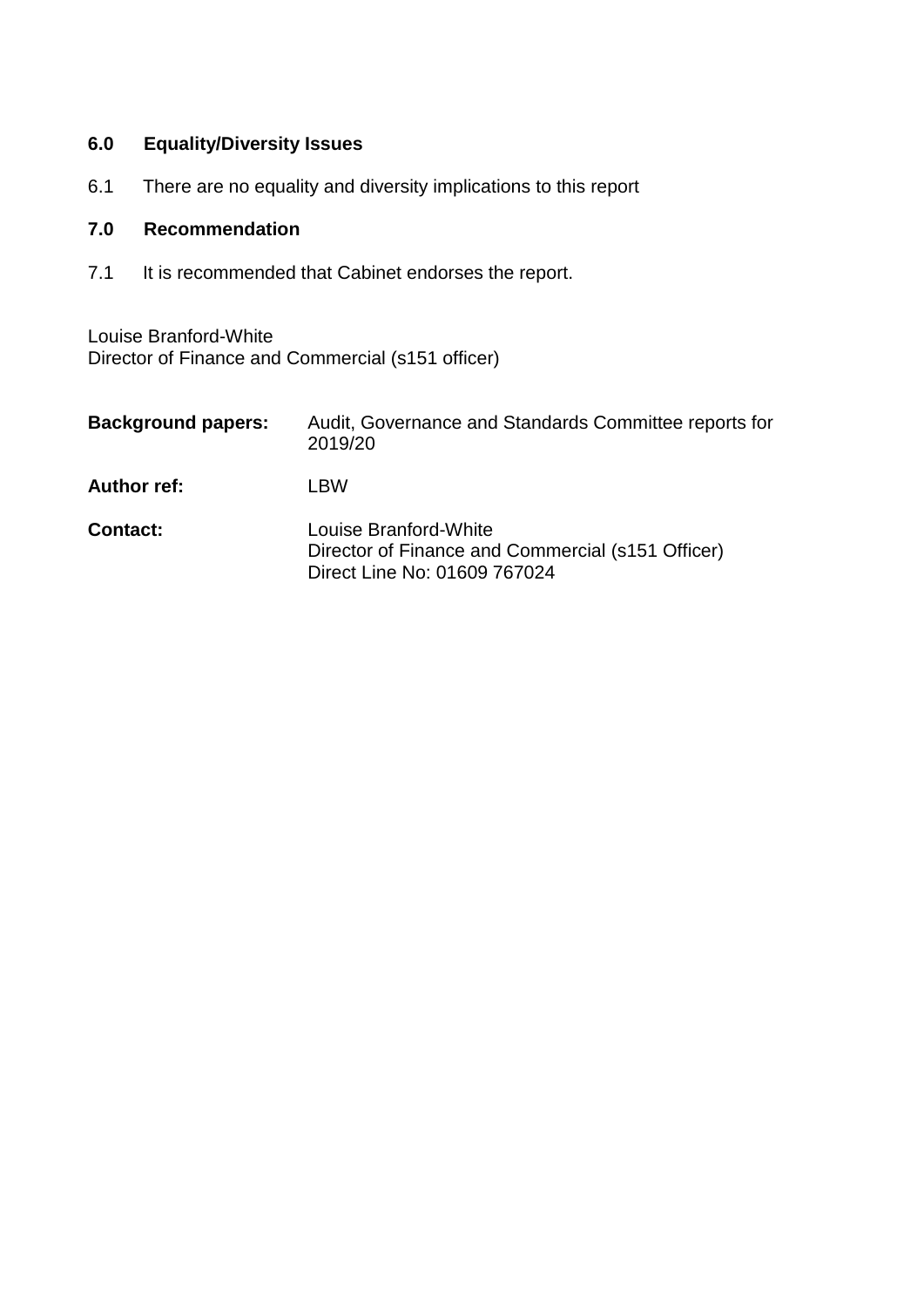# **Annex 'A'**

## **Audit, Governance and Standards Committee**

## **Work Undertaken During 2019/20**

## **1. External Audit – Ernst & Young LLP**

Ernst & Young, as the Council's external auditor from April 2019 to March 2020, presented reports that covered:-

- $\triangleright$  Statutory Auditor's report on the 2018/19 Audit and Inspection Letter this summarises the conclusions and significant issues arising from the audit and inspection work of the Council's Financial Report, including the Statement of Accounts 2018/19 and Annual Governance Statement; the Annual 2018/19 Accounts were approved;
- $\triangleright$  Annual Audit Letter 2018/19 an unqualified opinion on the Council's financial statements for the year ended 31 March 2019 was given and an unmodified conclusion on the Council's arrangements for securing value for money for the year ended 31 March 2019;
- $\triangleright$  Quarterly update reports on their activities with the Council;
- Statutory Auditor's Annual Grant Claims and Returns 2018/19 was noted.

It is pleasing to note that these reports did not identify any significant problems and were received and accepted by the Committee.

The Audit Planning Report 2019/20 - which sets out the proposed plan for audit and inspection work - did not go to Audit Governance and Standards Committee on 31 March 2020 as scheduled due to the covid-19 pandemic where the meeting was cancelled. Instead the Audit Planning Report 2019/20 was published on the website under the Chief Executives delegated decision.

## **2. Internal Audit – Veritau North Yorkshire Ltd**

- $\triangleright$  Presented the 2018/19 Internal Audit Annual Report, where a substantial assurance opinion of the organisation was given. The Report was accepted;
- $\triangleright$  Presented the 2018/19 Annual Governance Statement which provided public assurance that the Council has a sound system of internal control, designed to help manage and control risks that impede the achievement of its objectives. This was approved;
- $\triangleright$  Gave a comparison of the actual performance against target throughout the year in the quarterly reviews for internal audit and counter fraud. The Committee was satisfied with the performance and the internal audit review programme was completed in the year;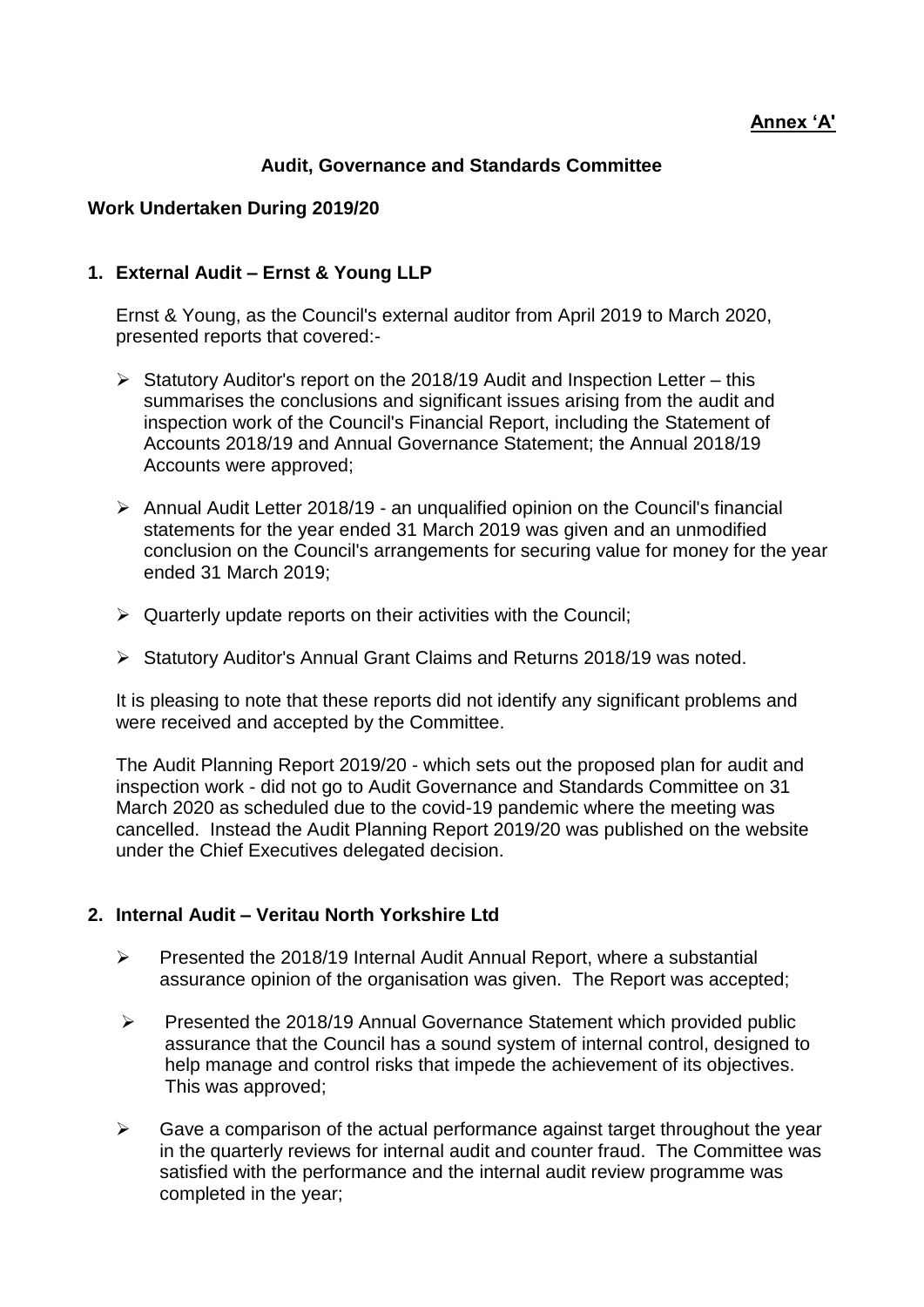- $\triangleright$  Provided an update on the annual review of the Audit Vision and Charter;
- $\triangleright$  Veritau North Yorkshire Expansion Plans This sought shareholder approval for the re-admittance of Scarborough Borough Council into Veritau North Yorkshire Ltd. Veritau North Yorkshire supplies Assurance Services to Hambleton District Council – Internal Audit, Fraud, Freedom of Information and General Data Protection Regulation services.

The Veritau Internal Audit, Counter Fraud and Information Governance Plans 2020/21 did not go to Audit Governance and Standards Committee on 31 March 2020 as scheduled due to the covid-19 pandemic where the meeting was cancelled. Instead the Veritau Internal Audit Plan 2020/21 was published on the website under the Chief Executives delegated decision.

## **3. Accounts and Governance – Hambleton District Council Officers**

These reports cover the presentation of:

- $\triangleright$  The Statement of Accounts 2018/19– these present the statutory financial accounts in the form prescribed by the Code of Practice on Local Authority Accounting in the UK – A Statement of Recommended Practice. The Committee scrutinised the detail of the accounts and after a robust challenge approved them;
- The Annual Governance Statement (AGS) for 2018/19– this a statement required by statute which follows the guidelines issued by the Chartered Institute of Public Finance (CIPFA). It describes the internal control environment and the steps the Council has taken to ensure:-
	- its business is undertaken in accordance with the law;
	- it maintains proper safeguards that provide good governance;
	- public money is safeguarded, and;
	- its resources are used economically, efficiently and effectively.

The Committee agreed with the conclusion of the review and approved the content of the AGS.

## **4. Risk Management – Hambleton District Council Officers**

The Committee received an Annual Review of the Council's risk management process where As a result of work carried out by the Strategic Risk Management Group during 2018-19, the Council's Risk Management Framework had been updated, The Project Risks had been reviewed and aligned with the Key Corporate Projects as identified in the Council Plan for 2019-13, the Service Risks with a net risk threshold of 12 and Corporate Risks had also been reviewed with all three areas of risk being updated in the risk register.